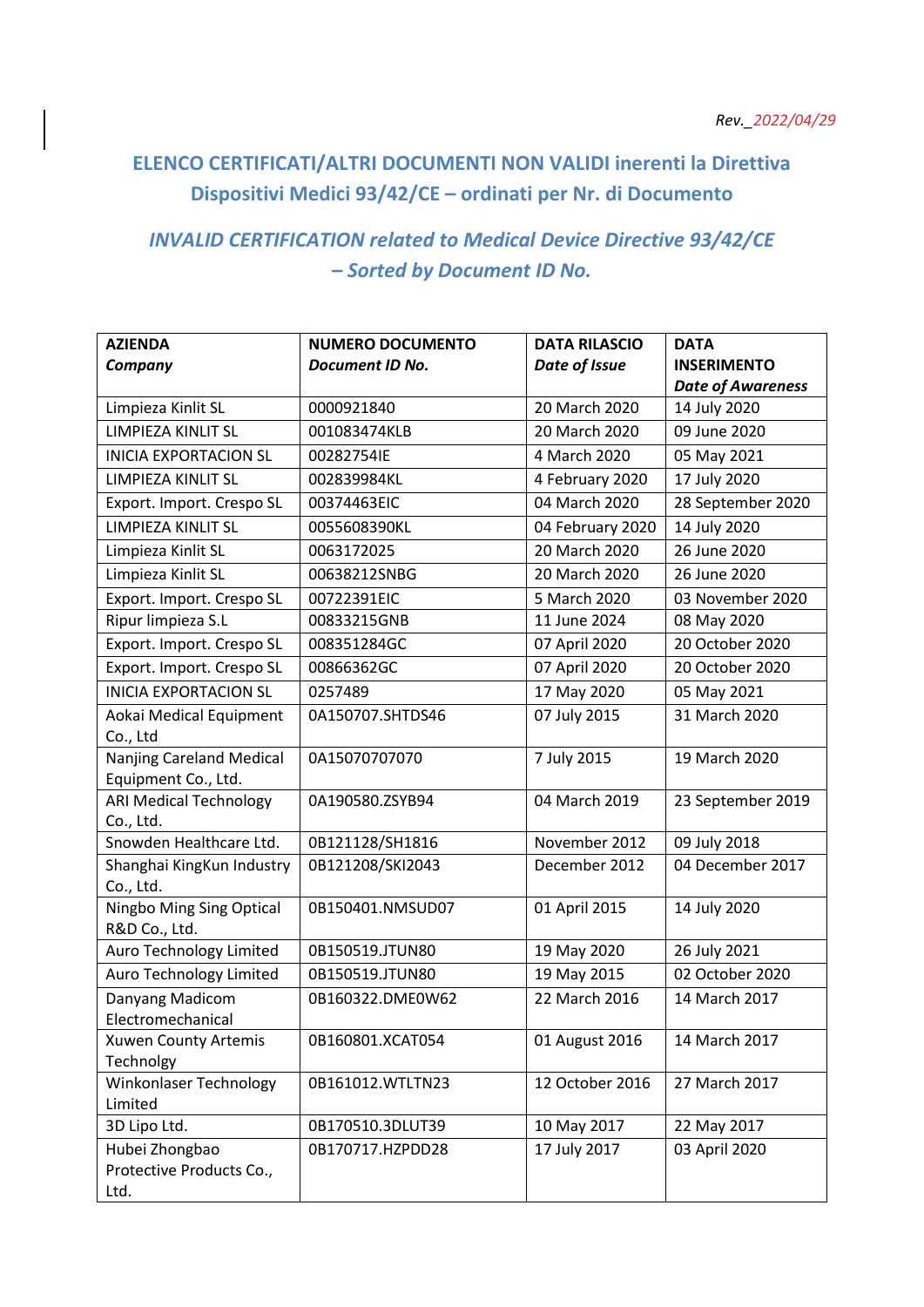| NINGBO ELINK IMPORT                                   | 0B200312.NJT0N63  | 12 March 2020   | 27 March 2020    |
|-------------------------------------------------------|-------------------|-----------------|------------------|
| EXPORT Co., Ltd.                                      |                   |                 |                  |
| Hunan YuanKang                                        | 0B200320M.GST1079 | 20 March 2020   | 05 May 2020      |
| <b>Biological Technology Co.,</b>                     |                   |                 |                  |
| Ltd.                                                  |                   |                 |                  |
| Wenzhou Rising Industrial                             | 0D121208/TSM2030  | December 2019   | 02 February 2021 |
| Co., Ltd.                                             |                   |                 |                  |
| Yiwu Qiangni IMP. & Exp.                              | 0D150929.YQITS49  | 29 September    | 11 April 2018    |
| CO., Ltd.                                             |                   | 2015            |                  |
| Yiwu Qiangni IMP. & Exp.                              | 0D150929.YQITS50  | 29 September    | 11 April 2018    |
| CO., Ltd.                                             |                   | 2015            |                  |
| NANJING FOINOE CO., LTD.                              | 0D151021.NFTO64   | 21 October 2015 | 24 July 2020     |
| Xuzhou Lianchuang                                     | 0D151214.XLMQQ89  | 14 December     | 27 October 2017  |
| Medical Equipment Co.,                                |                   | 2015            |                  |
| Ltd.                                                  |                   |                 |                  |
| Safety-Tec Carhue                                     | 0E160321.ZH0W40   | 21 March 2016   | 09 March 2021    |
| Berrings Co. Cork Ireland                             |                   |                 |                  |
| Ningbo Kaipo Electron                                 | 0E160421.NKEUD76  | 21 April 2016   | 14 March 2017    |
| <b>Instrument And Meter</b>                           |                   |                 |                  |
| Anhui Kangning Medical                                | 0E160530.AKMUN93  | 30 May 2016     | 14 March 2017    |
| Products                                              |                   |                 |                  |
| Lianyungang LiFeng                                    | 0E160615.LLODT01  | 15 June 2016    | 14 March 2017    |
| Oxygen Supplies For                                   |                   |                 |                  |
| <b>Medicine Product</b>                               |                   |                 |                  |
| Shanghai Bing Fan<br>Industrial Co., Ltd.             | 0G150609.SBFDD50  | 09 June 2015    | 22 March 2017    |
| <b>Henan Forever Medical</b>                          | 0H150727.TRHDO81  | 27 July 2015    | 27 March 2020    |
| CO., LTD                                              |                   |                 |                  |
| Tianjin Render Health Sci-                            | 0H150727.TRHDO81  | 27 July 2015    | 17 April 2020    |
| Tech Development Co.,                                 |                   |                 |                  |
| Ltd.                                                  |                   |                 |                  |
| Shandong Sinorgmed Co.,                               | 0H150728.SSDN20   | 28 July 2015    | 12 June 2017     |
| Ltd.                                                  |                   |                 |                  |
| Huaian Wanjia Medical                                 | 0H160321.HWM0W47  | 21 March 2016   | 14 March 2017    |
| Device                                                |                   |                 |                  |
| Huaian Angel Medical                                  | 0H160324.HAM0W82  | 24 March 2016   | 14 March 2017    |
| Instruments                                           |                   |                 |                  |
| Huaian Pingan Medical                                 | 0H161214.HPMQO70  | 14 December     | 14 March 2017    |
| Instrument                                            |                   | 2016            |                  |
| Medico (Huaian)                                       | 0H170104.M0035    | 04 January 2017 | 14 March 2017    |
| <b>Weifang Mingliang</b>                              | 0H170303.WFSCY03  | 22 December     | 15 January 2019  |
| Electronics CO., LTD.                                 |                   | 2016            |                  |
| Zhangjiagang Bestran                                  | 0H170309.JBMCY04  | 23 December     | Update 27        |
| Technology Co., Ltd                                   |                   | 2016            | November 2020    |
| Jiangyin Binjiang Medical                             | 0H170309.JBMCY04  | 23 December     | 17 July 2020     |
| Equipment Co., Ltd.                                   |                   | 2016            |                  |
| Shanghai Xingyu Medical                               | 0H170616.SXMUO21  | 06 July 2017    | 22 January 2019  |
| Equipment Co., Ltd.                                   |                   |                 |                  |
| Shanghai Yuejin Medical<br><b>Optical Instruments</b> | 0H180705.SYMDQ18  | 05 July 2018    | 22 April 2022    |
| Factory                                               |                   |                 |                  |
|                                                       |                   |                 |                  |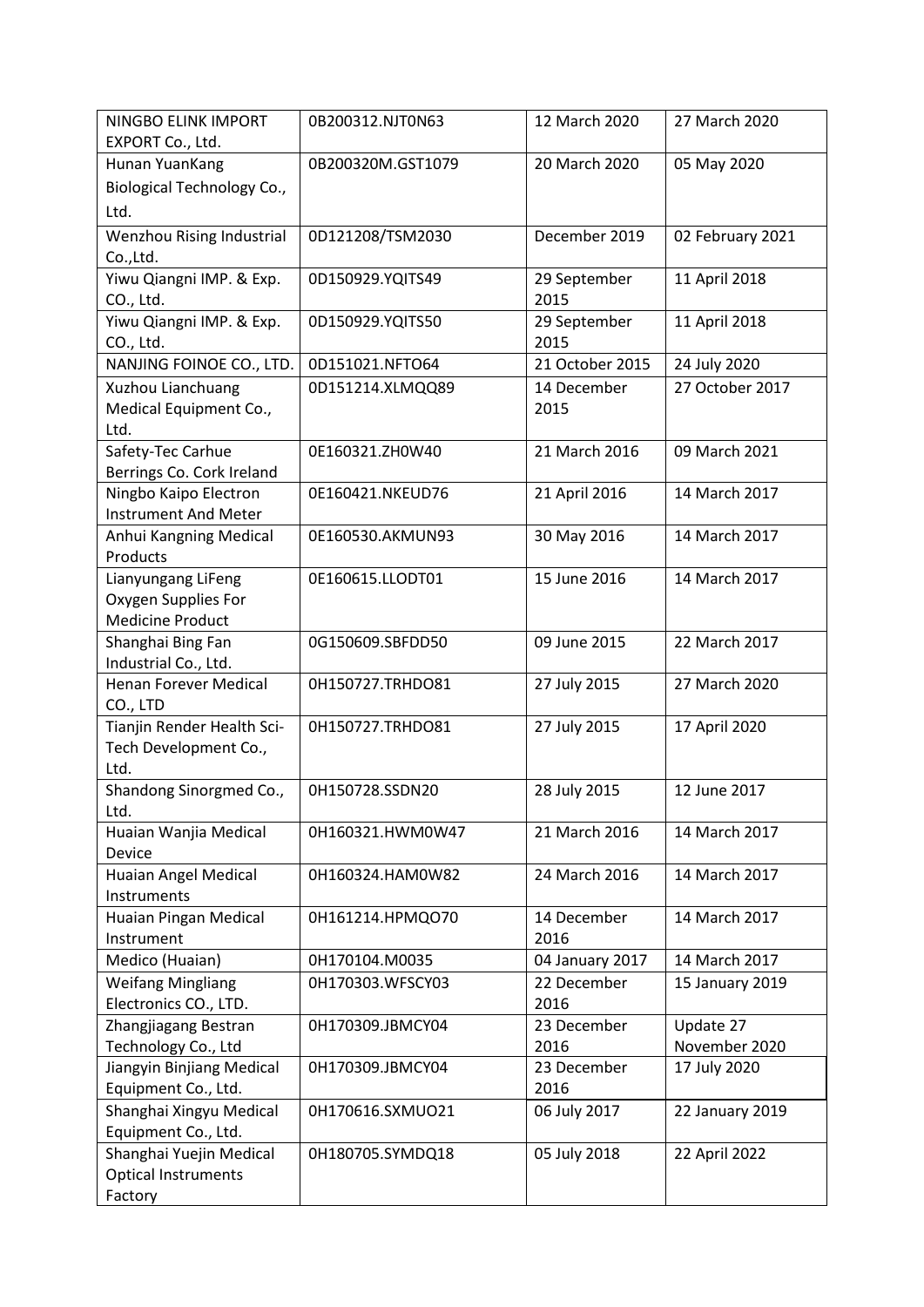| Shenzhen Gelaimei<br>Electronics (Threestars)                             | 0H200314.XDHUD43  | 14 March 2020        | 19 March 2020    |
|---------------------------------------------------------------------------|-------------------|----------------------|------------------|
| Co., Ltd.<br>Guizhou Junjiang Industry                                    | 0H200315.GJIUD98  | 15 March 2020        | 08 April 2022    |
| Co., Ltd.<br>Not available                                                |                   |                      |                  |
|                                                                           | 0J160126.H&K0T08  | 26 January 2016      | 20 April 2021    |
| Ningbo Choice Medical<br><b>Devices</b>                                   | 0K160520.NCMUW76  | 20 May 2016          | 14 March 2017    |
| Ningbo Choice Medical<br>Devices                                          | 0K160520.NCMUW77  | 20 May 2016          | 14 March 2017    |
| Ningbo Choice Medical<br><b>Devices</b>                                   | 0K160520.NCMUW78  | 20 May 2016          | 14 March 2017    |
| Shanghai Yuci Intelligent<br>Technology                                   | 0K160520.SYIUW79  | 20 May 2016          | 14 March 2017    |
| Shanghai Yuci Intelligent<br>Technology                                   | 0K160520.SYIUW80  | 20 May 2016          | 14 March 2017    |
| Shanghai Yuci Intelligent                                                 | 0K160520.SYIUW81  | 20 May 2016          | 14 March 2017    |
| Technology<br>Shanghai Yuci Intelligent<br>Technology                     | 0K160520.SYMUW82  | 20 May 2016          | 14 March 2017    |
| <b>Beijing Globalipl</b><br>Development                                   | 00160728.BGDT006  | 28 July 2016         | 14 March 2017    |
| King Medical (Changzhou)<br>Electronic                                    | 0P160630.KMEDC74  | 30 June 2016         | 14 March 2017    |
| Herlash                                                                   | 0P160720.HDO69    | 20 July 2016         | 14 March 2017    |
| Xinyu Electronic Co., Ltd.                                                | 0P160826.XETQ25   | 26 August 2016       | 14 June 2018     |
| Suzhou Trident Original<br>medical technology                             | 0P160928.STOTO26  | 28 September<br>2016 | 14 March 2017    |
| Qualison Ltd.                                                             | 0P161013.QTN63    | 13 October 2016      | 14 March 2017    |
| <b>Tianjin Jing-Gong Medical</b><br>Equipment and<br>Technology Co., Ltd. | 0P161017.TJGTN77  | 17 October 2016      | 10 May 2017      |
| Kindly Care Products Co.,<br>Ltd.                                         | 0P171213.KCPQU87  | 13 December<br>2017  | 02 March 2022    |
| Foshan Kindly Care<br>Products Co., Ltd.                                  | 0P200310.FKC0O15  | 11 March 2020        | 02 March 2022    |
| Foshan Kindly Care<br>Products Co., Ltd.                                  | 0P200310.FKC0O15  | 10 March 2020        | 30 October 2020  |
| Zhongshan Guangyuan<br><b>Medical Instruments</b><br>Tehcnology Co., Ltd  | 0P200316.ZGMUT90  | 16 March 2020        | 03 November 2020 |
| Yala United Company Ltd                                                   | 0P200318F.SXS0064 | 18 March 2020        | 30 June 2020     |
| Guangdong Beitai<br>Material Technology Co.,<br>Ltd.                      | 0P200324S.GBM0T27 | 24 March 2020        | 09 March 2021    |
| Ningbo Dayang Industry<br>and Trade Co., Ltd                              | 0S161221.VNC023   | 21 December<br>2016  | 30 June 2017     |
| Wenzhou Flyer Import and<br>Export Co., Ltd.                              | 100922/WFI742     | September 2014       | 03 November 2020 |
| Jiangyin Sunshine Import<br>And Export                                    | 1N160304.JSI0C77  | 04 March 2016        | 14 March 2017    |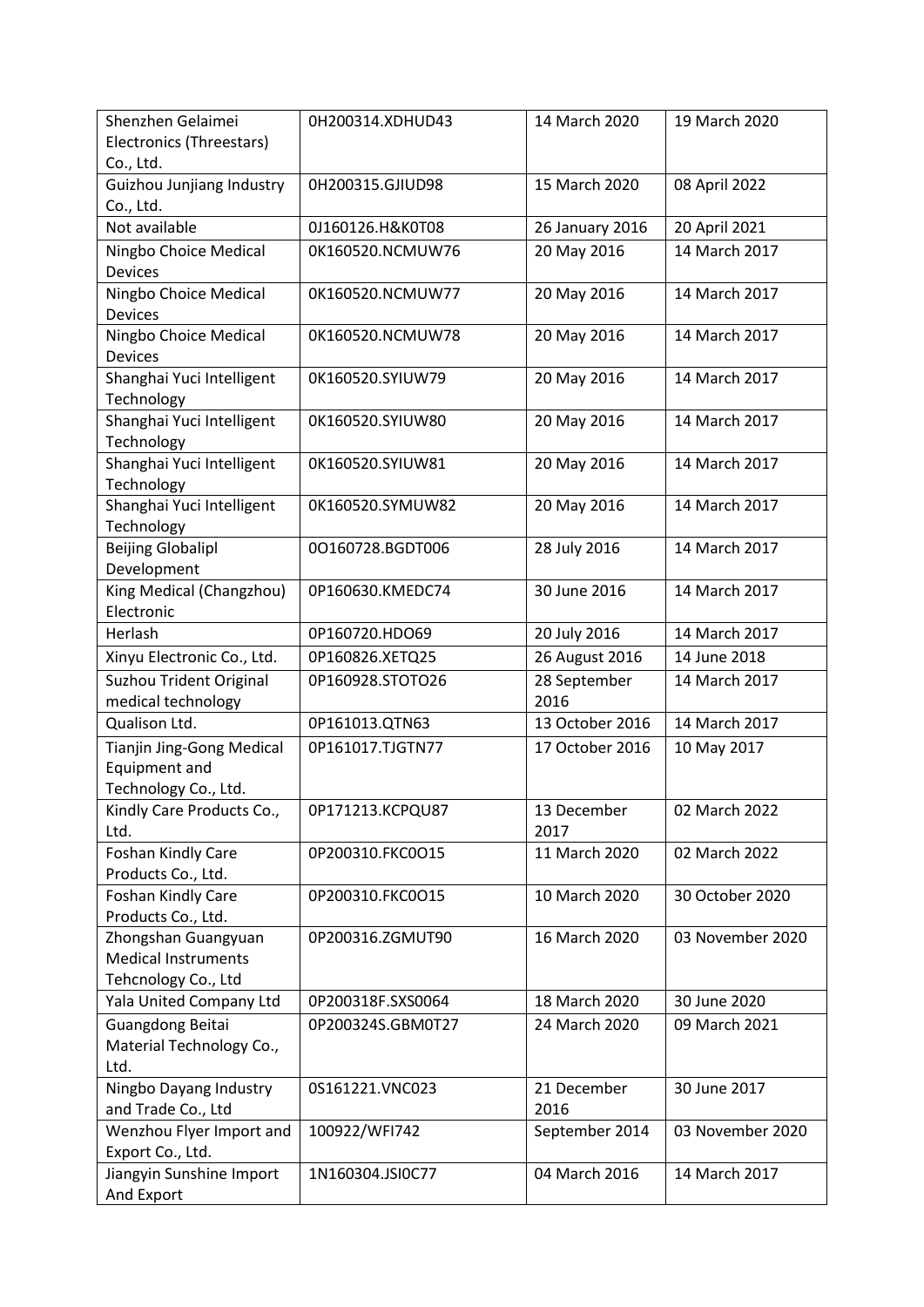| Wuhan Visbull Machinery      | 1N160905.SSPTC19  | 05 September   | 10 March 2022     |
|------------------------------|-------------------|----------------|-------------------|
| Co., Ltd                     |                   | 2020           |                   |
| <b>Healicom Medical</b>      | 1N160905.SSPTC19  | 05 September   | 29 November 2021  |
| Equipment Co., Ltd           |                   | 2017           |                   |
| Shanghai Shiyin              | 1N160905.SSPTC19  | 5 September    | 10 December 2019  |
| Photoelectric Instrument     |                   | 2016           |                   |
| Co., Ltd.                    |                   |                |                   |
| Dalian Wenjing Wooden        | 1N180405.DWWU034  | 05 April 2018  | 21 July 2020      |
| Industry Co., Ltd.           |                   |                |                   |
| Jiangsu Ouman Electronic     | 1P150805.JOET067  | 05 August 2015 | 27 October 2017   |
| Equipment Co., Ltd.          |                   |                |                   |
| Hongkong Leyte Electronic    | 1P160108.BLZ0059  | January 2016   | 26 June 2018      |
| Co., Ltd.                    |                   |                |                   |
| Xuzhou Yatai Sci-Tech        | 1P161228.XYSCU03  | 28 December    | 14 March 2017     |
|                              |                   | 2016           |                   |
| Xuzhou Yatai Sci-Tech        | 1P161228.XYSCU04  | 28 December    | 14 March 2017     |
|                              |                   | 2016           |                   |
| Shenzhen Hyde Medical        | 2G160317.SHM0W17  | 17 March 2016  | 14 March 2017     |
| Equipment                    |                   |                |                   |
| Shenzhen Hyde Medical        | 2G160812.SHMTD29  | 12 August 2016 | 14 March 2017     |
| Equipment                    |                   |                |                   |
| Zhejiang Qianxi Vehicle      | 2T160721.ZQVDN02  | 21 July 2016   | 11 June 2018      |
| Co., Ltd.                    |                   |                |                   |
| Jiangsu Nanfang Medical      | 2Y160413.HRPUU29  | 13 April 2016  | 16 June 2020      |
| Co., td.                     |                   |                |                   |
| Xiantao Fortune Medical      | 2Y160413.HRPUU29  | 13 April 2016  | 07 April 2020     |
| Supplies Co., Ltd.           |                   |                |                   |
| Anhui Honren Medical         | 3A200319S.AHM0008 | 19 March 2020  | 14 July 2020      |
| Supplies Technology Co.,     |                   |                |                   |
| Ltd                          |                   |                |                   |
| Henan Yeesain Health         | 3B190611.HYHDO55  | 11 June 2019   | 28 July 2020      |
| Technology Co., Ltd.         |                   |                |                   |
| Harbin Xiande Technology     | 3J200331.HXTDC08  | 25 March 2020  | 17 May 2021       |
| Development Co., Ltd         |                   |                |                   |
| Hubeu Weikang Protective     | 30170626.HWPUN33  | 26 June 2017   | 03 July 2020      |
| Products Co., Ltd.           |                   |                |                   |
| Jiangxi Handasen Industry    | 30170811.JHIDS68  | 11 August 2017 | 11 September 2019 |
| Co., Ltd.                    |                   |                |                   |
| Zhengzhou Best Pearl         | 30181228.ZBPCD73  | 28 December    | 19 October 2021   |
| Medical Equipment Co.,       |                   | 2018           |                   |
| Ltd.                         |                   |                |                   |
| Guangdong Jianyifu           | 3P200327G.GJM0U66 | 27 March 2020  | 05 May 2020       |
| Medical Technology Co.,      |                   |                |                   |
| <b>LTD</b>                   |                   |                |                   |
| Acecon Limpieza S.L.         | 3V200324.CJPDU14  | 24 March 2020  | 08 May 2020       |
| Foshan Nanhai Hucheng        | 4J200330P.CAF0227 | 30 March 2020  | 07 April 2020     |
| <b>Underwear Accessories</b> |                   |                |                   |
| Co., Ltd.                    |                   |                |                   |
| Sichuan Kuda IOT             | 4M200312.CDS023   | 20 March 2020  | 08 May 2020       |
| Technology Co., Ltd.         |                   |                |                   |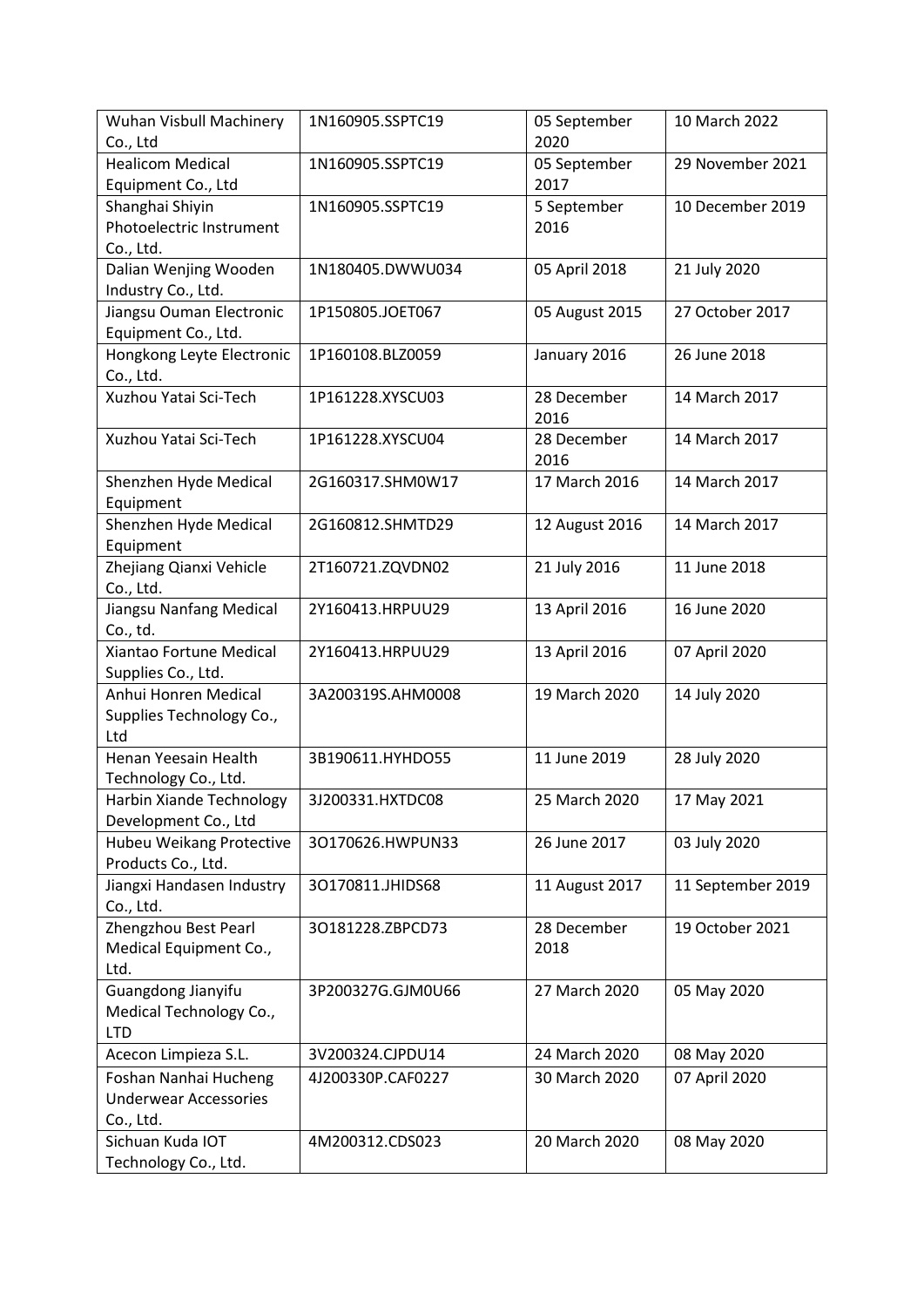| <b>Guangdong Fengsen Fifth</b><br>Energy Technology Co., | 4M200312.GFFU022          | 12 March 2020    | 17 July 2020     |
|----------------------------------------------------------|---------------------------|------------------|------------------|
| Ltd.                                                     |                           |                  |                  |
| Glovemas (M) Sdn Bhd<br>(756576-X)                       | 4W200414G.DMM0T86         | 07 April 2020    | 04 August 2020   |
| Euro Arcade Sdn Bhd                                      | 4W200414G.DMM0T86         | 07 April 2020    | 04 August 2020   |
| AMSf Global Sdn. Bhd.                                    | 4W200414G.DMMOT86         | 07 April 2020    | 04 August 2020   |
| Hebei Shouzheng                                          | 802472229665              | 17 October 2019  | 05 August 2021   |
| Technology Co., Ltd.                                     |                           |                  |                  |
| <b>Inicia Exportacion SL</b>                             | CE-00288349               | 15 April 2019    | 12 March 2021    |
| <b>Inicia Exportacion SL</b>                             | CE-00288353               | 04 April 2019    | 12 March 2021    |
| Crespo S.L.                                              | CE006317032               | 20 March 2020    | 02 October 2020  |
| Crespo S.L.                                              | CE006317033               | 20 March 2020    | 03 November 2020 |
| Crespo S.L.                                              | CE006317045               | 20 March 2020    | 23 October 2020  |
| <b>Inicia Exportacion SL</b>                             | CE06317032                | 20 March 2020    | 26 February 2021 |
| <b>Inicia Exportacion SL</b>                             | CE06317033                | 20 March 2020    | 04 March 2021    |
| Alpha Pro Tech, Ltd.                                     | EC 1282 0A140429. WIEQW85 | April 2019       | 13 March 2020    |
| Shanghai David                                           | EC.1282.0H140508.SDIQU44  | May 2014         | 19 June 2018     |
| International Trade Co.,                                 |                           |                  |                  |
| Ltd.                                                     |                           |                  |                  |
| Xi'an Arooxy Technology                                  | EC.1282.0A130710.XAT1546  | <b>July 2013</b> | 26 October 2018  |
| Co., Ltd.                                                |                           |                  |                  |
| <b>Puyang Xiehe Medical</b>                              | EC.1282.0A130723.PXM1732  | Not available    | 10 December 2019 |
| <b>Instrument Products</b>                               |                           |                  |                  |
| <b>Puyang Xiehe Medical</b>                              | EC.1282.0A130723.PXM1733  | Not available    | 10 December 2019 |
| <b>Instrument Products</b>                               |                           | Not available    | 10 December 2019 |
| Puyang Xiehe Medical<br><b>Instrument Products</b>       | EC.1282.0A130723.PXM1734  |                  |                  |
| Puyang Xiehe Medical                                     | EC.1282.0A130723.PXM1735  | Not available    | 10 December 2019 |
| <b>Instrument Products</b>                               |                           |                  |                  |
| Puyang Xiehe Medical                                     | EC.1282.0A130723.PXM1736  | Not available    | 10 December 2019 |
| <b>Instrument Products</b>                               |                           |                  |                  |
| <b>Puyang Xiehe Medical</b>                              | EC.1282.0A130723.PXM1737  | Not available    | 10 December 2019 |
| <b>Instrument Products</b>                               |                           |                  |                  |
| Puyang Xiehe Medical                                     | EC.1282.0A130723.PXM1738  | Not available    | 10 December 2019 |
| <b>Instrument Products</b>                               |                           |                  |                  |
| Puyang Xiehe Medical                                     | EC.1282.0A130723.PXM1739  | Not available    | 10 December 2019 |
| <b>Instrument Products</b>                               |                           |                  |                  |
| Shanghai Shiyin<br>Photoelectric Instrument              | EC.1282.0A131230.SSP3735  | Not available    | 10 December 2019 |
| Shanghai Hesn Import and                                 | EC.1282.0A140530.SHIP016  |                  |                  |
| Export Co., Ltd.                                         |                           | May 2014         | 31 May 2019      |
| Lanxi Well Cotton Swab                                   | EC.1282.0A140804.LWCT025  | August 2014      | 27 May 2019      |
| Co., Ltd.                                                |                           |                  |                  |
| Shanghai Ro-Chain                                        | EC.1282.0A141283.WHH0880  | <b>June 2019</b> | 02 March 2022    |
| Medical Co., Ltd                                         |                           |                  |                  |
| Newbeauty                                                | EC.1282.0B141126.JTQC81   | 25 August 2020   | 29 April 2022    |
| Foshan Jialianda Medical                                 | EC.1282.0D130724.XPE1748  | <b>July 2013</b> | 19 April 2018    |
| Aparatus Co Ltd                                          |                           |                  |                  |
| Tonglu Wanhe Medical                                     | EC.1282.0D131120.TWM3158  | November 2013    | 15 February 2022 |
| Instrument Co., Ltd.                                     |                           |                  |                  |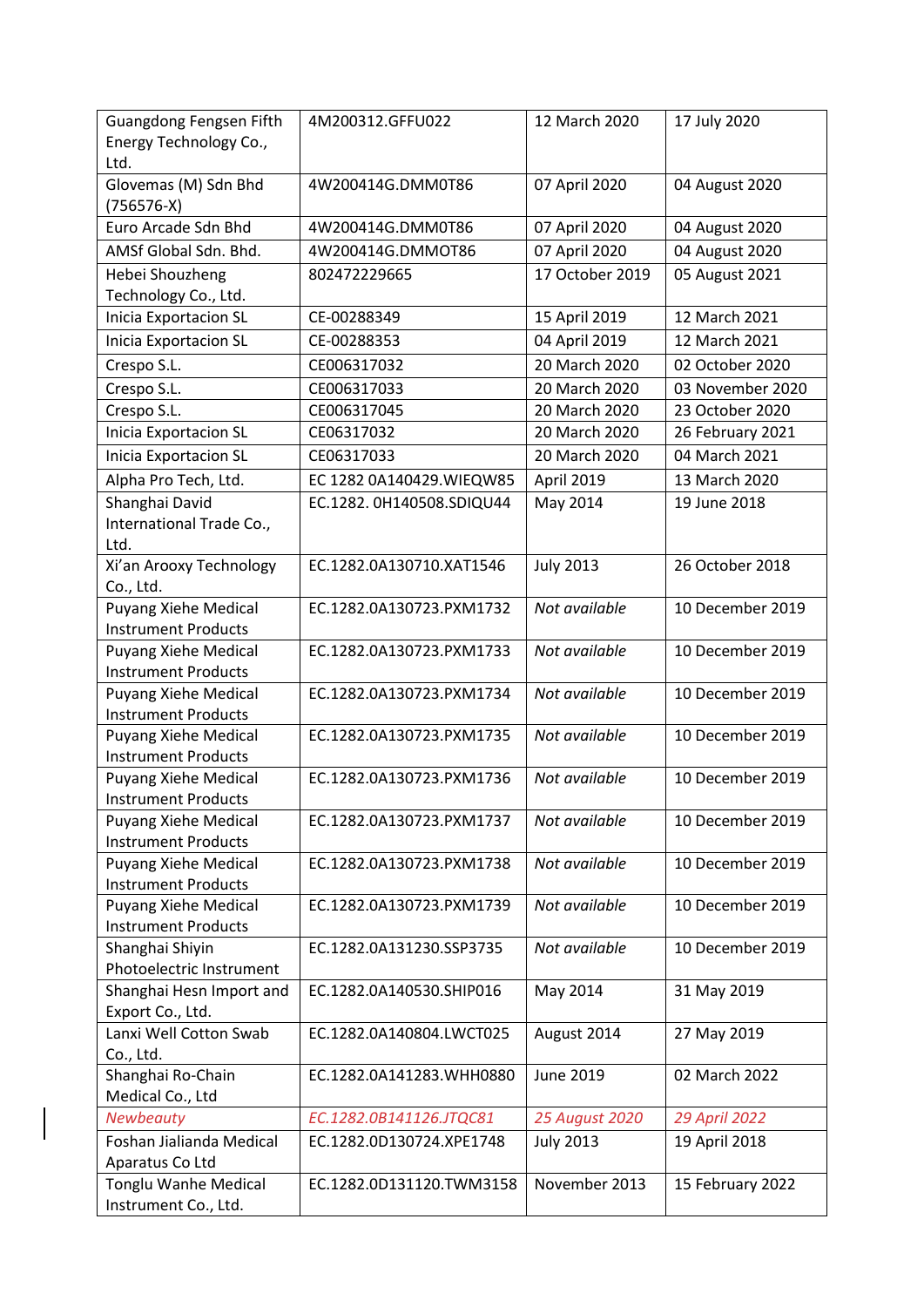| <b>Tonglu Wanhe Medical</b><br>Instrument       | EC.1282.0D131120.TWM3158 | Not available     | 10 December 2019  |
|-------------------------------------------------|--------------------------|-------------------|-------------------|
| Nantong Boke Endo                               | EC.1282.0D140319.NBE0950 | <b>March 2016</b> | 13 January 2020   |
| <b>Medical Device Tecnology</b>                 |                          |                   |                   |
| Co., Ltd.                                       |                          |                   |                   |
| Shangai Baobang Medical                         | EC.1282.0D140515.SBMQT47 | May 2014          | 15 December 2020  |
| Equipment Co., Ltd.                             |                          |                   |                   |
| Zyno Electric & Machinery                       | EC.1282.0E140722.ZEMDO06 | <b>July 2014</b>  | 08 June 2018      |
| Ltd., Shanghai                                  |                          |                   |                   |
| Wenzhou Lucheng Tianhe                          | EC.1282.0G130704.WLT1486 | <b>July 2013</b>  | 09 November 2021  |
| <b>Automation Component</b>                     |                          |                   |                   |
| Co., Ltd.                                       |                          |                   |                   |
| Wenzhou Longde Medical                          | EC.1282.0H140221.P&T0603 | Febrary 2014      | 19 June 2020      |
| Technology Co., Ltd.                            |                          |                   |                   |
| Shanxian Shidai medical                         | EC.1282.0H141105.SKMQD98 | 5 November 2014   | 4 October 2017    |
| instruments co., ltd.                           |                          |                   |                   |
| Shanxian Shidai medical                         | EC.1282.0H141105.SKMQD99 | 5 November 2014   | 4 October 2017    |
| instruments co., ltd.                           |                          |                   |                   |
| Shanghai Flower Medical                         | EC.1282.0K140908.SFMTC03 | September 2014    | 17 July 2018      |
| Equipment Co., Ltd.                             |                          |                   |                   |
| Shanghai Flower Medical                         | EC.1282.0K140908.SFMTC04 | September 2014    | 07 March 2018     |
| Equipment Co., Ltd.                             |                          |                   |                   |
| Snowden Healthcare Ltd.                         | EC.1282.00131009.SH2675  | October 2013      | 09 July 2018      |
| <b>Beijing Konted Medical</b>                   | EC.1282.00150120.BKM0D91 | 20 January 2015   | 17 July 2020      |
| Technology Co., Ltd.<br>HongKong House of Grace | EC.1282.0P130307.SET0249 | <b>March 2013</b> | 21 July 2017      |
| Bio-Tech Co., Ltd.                              |                          |                   |                   |
| Biomobie (Shanghai)                             | EC.1282.0P131025.BRM2828 | October 2013      | 25 June 2018      |
| <b>Regenerative Medicine</b>                    |                          |                   |                   |
| Co., Ltd.                                       |                          |                   |                   |
| Jiangsu Rixin Medical                           | EC.1282.0P141222.JRMC050 | 22 December       | 04 June 2018      |
| Equipment Co., Ltd.                             |                          | 2014              |                   |
| QingDao DaZeFengYang                            | EC.1282.0S140617.QDTPY15 | June 2014         | 21 May 2021       |
| Trading Co., Ltd.                               |                          |                   |                   |
| Linhai Shuangmei Medical                        | EC.1282.1N131114.LSM3074 | November 2013     | 24 September 2018 |
| Supplies Co., Ltd.                              |                          |                   |                   |
| Not available                                   | EC.1282.1P140753.NMSDO45 | <b>July 2014</b>  | 13 March 2020     |
| Tonglu Wanhe Medical                            | EC.1282.1P141128.TWMQS07 | 28 November       | 10 December 2019  |
| Instrument Co., Ltd.                            |                          | 2014              |                   |
|                                                 |                          |                   |                   |
| Avi Healthcare Pvt.Ltd.                         | EC.1282.2P150116.AH0D51  | 16 January 2015   | 17 January 2020   |
| Dongguan Rongfeng                               | ECM20MDD008              | 24 July 2020      | 27 November 2020  |
| Medical Co., Ltd                                |                          |                   |                   |
| <b>Exportacion Importacion</b><br>Crespo SL     | GM00479859               | 17 February 2020  | 23 October 2020   |
| Anhui Meihu Medical                             | Not available            | 15 March 2020     | 24 April 2020     |
| Supplies Technology Co.                         |                          |                   |                   |
| Ltd                                             |                          |                   |                   |
| Not available                                   | Not available            | 28 June 2017      | 08 May 2020       |
| Xiantao Hank Protective                         | Not available (directive | 09 May 2020       | 29 May 2020       |
| Products Co. Ltd                                | 93/42/EEC)               |                   |                   |